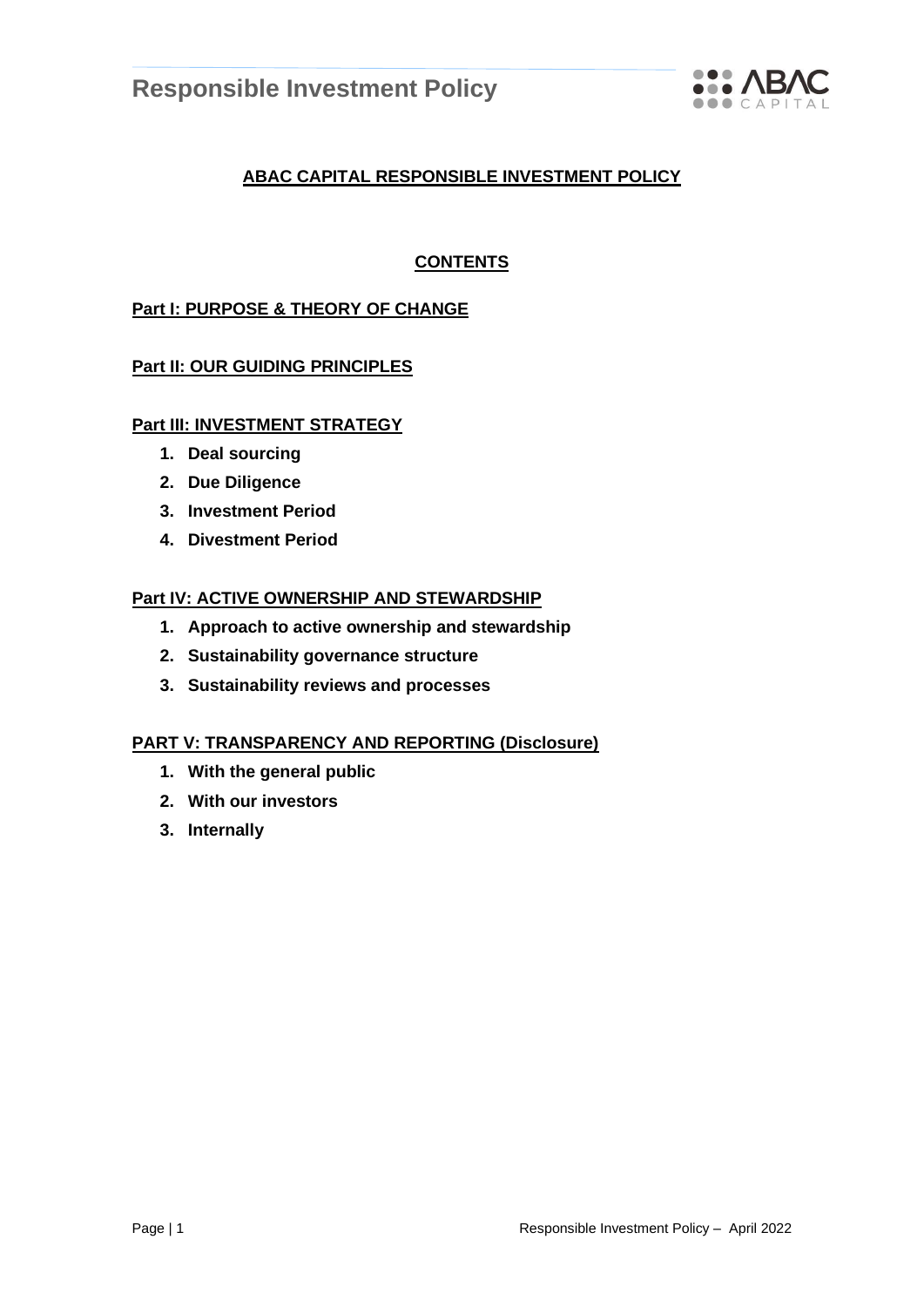

# **PART I: PURPOSE & THEORY OF CHANGE**

#### *Responsible investment approach*

At Abac, we acknowledge Private Equity Asset Managers taking controlling stakes are in a unique position to lead sustainability transitions in their portfolio companies. Our investment decisions impact the life of the Funds' portfolio companies, their employees and communities, thus, since inception, Sustainability and a strong culture of citizenship underpin the way we conduct business, with the aim of generating impact through the companies in which Abac's Funds invest.

As investors with impact, we improve the sustainability performance of our portfolio companies during the investment period transforming them into future-ready organisations and contributing to the European sustainability transition.

- Abac' Theory of Change aims to address the sustainability gap small and medium sized businesses are experiencing with regards to knowledge, access to market, and sustainability integration.
- As Art.8 Funds under EU SFDR, the Abac Funds promote the improvement of sustainability performance across the portfolio and the transformation of investees for future-readiness.

Our active ownership strategy implemented through control positions is a key lever to ensure the attainment of sustainability improvements in the following key areas:

- Impact areas across the Funds:
	- o Climate
	- o Good employment
	- o Diversity
	- o Governance
- Impact areas at each portfolio company

Abac's strategic objectives materialize in a curated Responsible Investment Strategy that is built on the firm's corporate values and the commitment to positively impact the United Nations Sustainable Development Goals (SDGs).

- Integrity, Directness, Excellence, Entrepreneurship, Accountability, Respect, Team-work and Social Conscience are the corporate values guiding Abac's decision-making and constitute the basis of Abac's Sustainability Golden Rules (Integrity, Stewardship and Citizenship).
- Abac is fully committed to advance the United Nations' 2030 Agenda by positively impacting Sustainable Development Goals (SDGs) through its business activity. As a matter of fact, Abac stewards portfolio companies in designing a sustainable strategy integrating the United Nations Sustainable Development Goals (SDGs).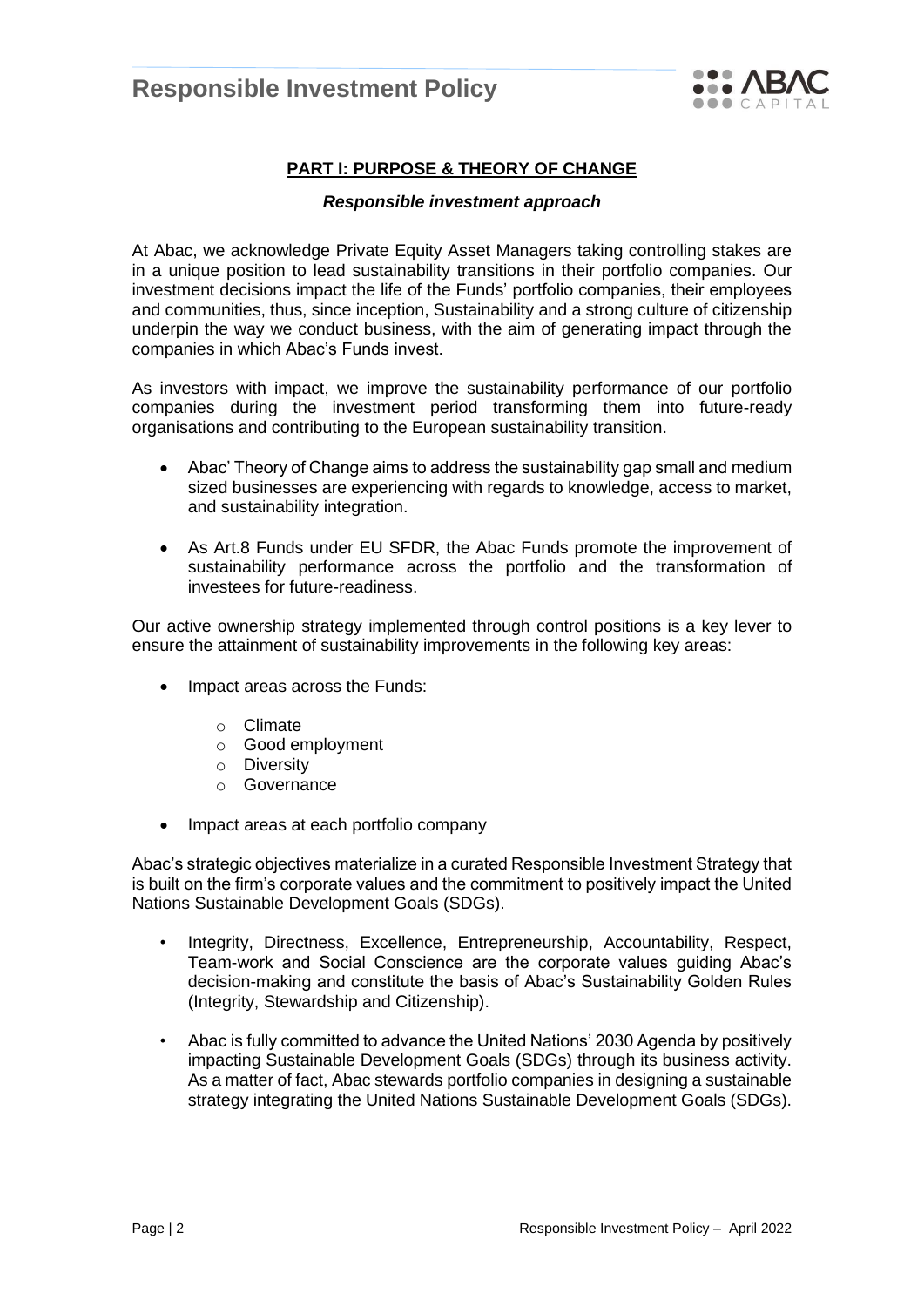

# **PART II: OUR GUIDING PRINCIPLES**

#### *Responsible investment guidelines*

Abac's Responsible Investment Policy and Strategy are guided by the most rigorous international standards, reporting tools and certifications to ensure the consideration of principal adverse impacts of investment decisions on sustainability factors and the attainment of the sustainability characteristics promoted by the Funds.

#### **Purpose and Transparency**

- **Certified B Corporation and B Impact Assessment:** Since February 2021, we are a Certified B Corporation and follow the highest verified standards of social and environmental performance, transparency, and accountability.
- **UN Principles for Responsible Investment:** Since 2015, we are Signatories of the United Nations Principles for Responsible Investment (PRI) and we are committed to its six Principles.
- **EU Sustainable Finance Disclosure Regulation:** We are an Art.8 Fund under Regulation (EU) 2019/2088 of 27 November 2019 on sustainability disclosures in the financial services sector. Further information regarding our Art.8 positioning can be accessed in our Fund Prospectus.

#### **Global Sustainability Agenda:**

• **UN Global Compact:** We support the United Nations Global Compact Initiative as Signatory Participants, and we are committed to implementing its ten principles regarding human rights, labour, environment, and anti-corruption.

#### **Climate**

• **Task Force on Climate-related Financial Disclosures:** Since March 2020, we are supporters of the Task Force for Climate-related Financial Disclosures which was established by the Financial Stability Board to include disclosure on climaterelated risks and opportunities.

Our Sustainability undertakings are also informed by the following guidelines:

- The European Venture Capital Association recommendations
- The Comission du Surveillance du Secteur Financier rules
- The Comisión Nacional del Mercado de Valores rules
- The United Nations Sustainable Development Goals
- The Global Reporting Initiative Standards (GRI)
- The Sustainability Accounting Standards Board (SASB)
- The OECD Anti-Bribery Convention
- The Paris Agreement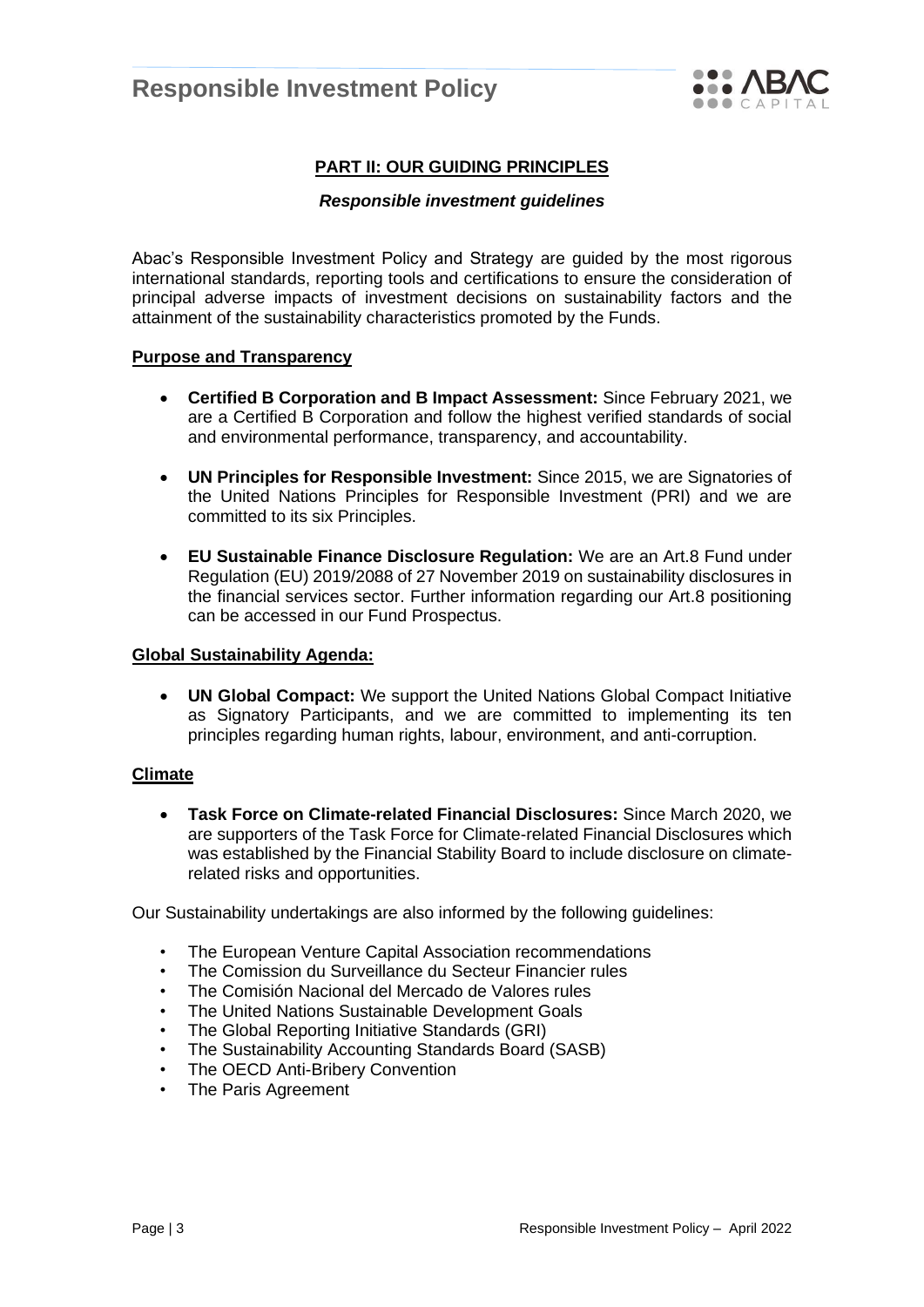

Abac abides by the following Sustainability Golden Rules:

- **Integrity**
	- Abac has an uncompromising commitment to always do the right thing.
	- Abac reports any conflict of interest in accordance with its Internal Conduct Regulations.
	- Abac keeps strict policies that prohibit bribery and other improper payments to public officials, consistent with the OECD Anti-Bribery Convention.
	- Abac abides to its Internal Conduct Regulations on confidential, reserved and inside information.

## • **Stewardship**

- Abac has a fiduciary duty to the Funds' investors and is committed to the utmost ethical behaviour.
- Abac is aligned with the long-term interests of the Funds' portfolio companies.
- Abac monitors ESG factors during the investment process and reports them to its Approval, Investment and Portfolio Review Committees.

## • **Citizenship**

• Abac is committed to community service and non-profit organizations. Sharing time, knowledge, and money with those who need it is an integral part of Abac's ethos.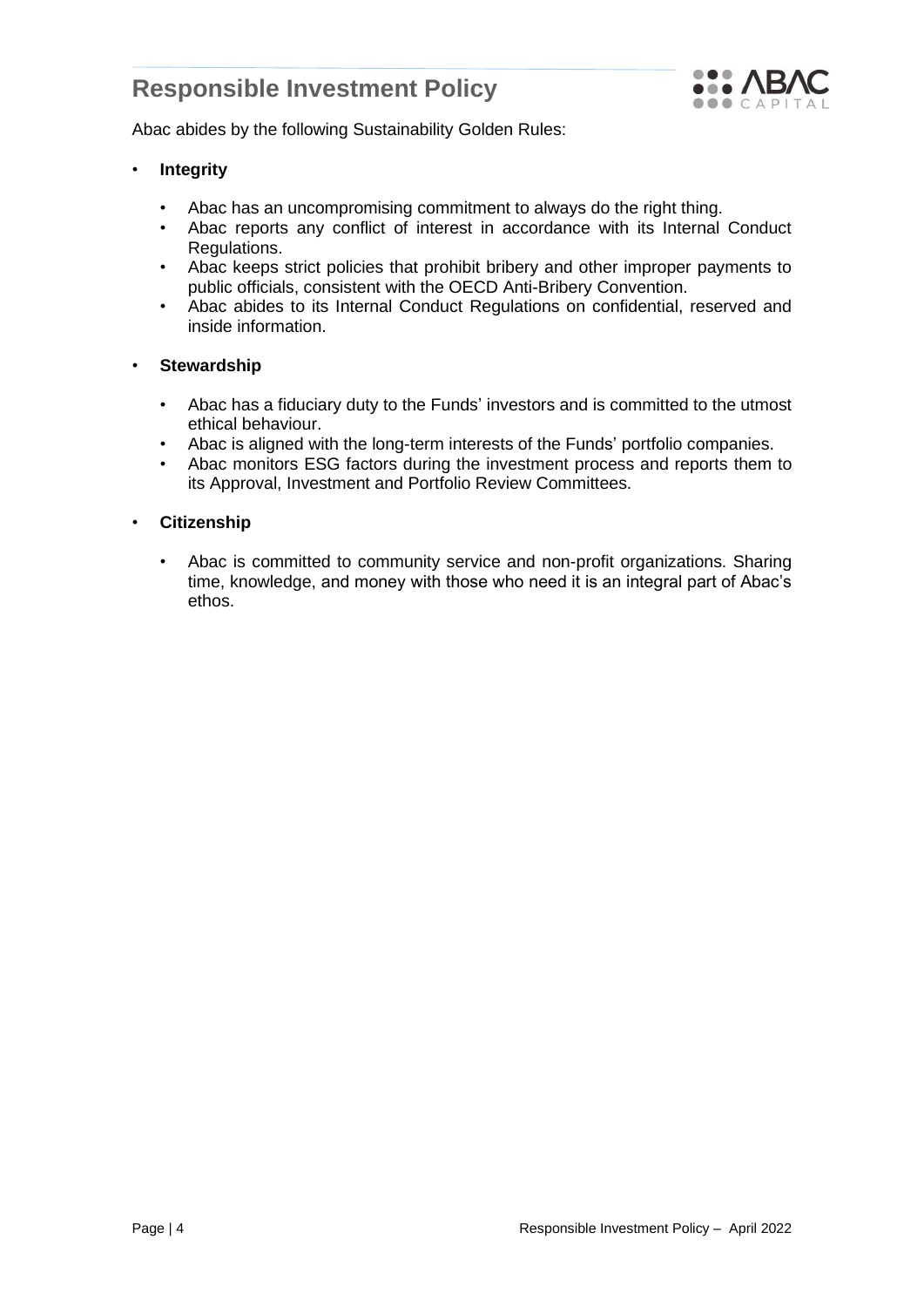

# **PART III: INVESTMENT STRATEGY**

#### *Responsible investment processes*

Abac's Theory of Change and sustainability improvement objectives materialise in a curated investment process designed to ensure measurable impact and value are created. Sustainability is contemplated at all stages of the investment and divestment process.

#### **1. Deal sourcing** *Screening criteria*

Abac will not make any investment in a company a primary activity of which is:

- an illegal economic activity
- the production of and trade in tobacco, distilled alcoholic beverages, and related products
- the business of pornography or vice;
- the financing of the manufacture and trade of weapons and ammunition;
- the operation of gambling facilities and equivalent enterprises;
- the engagement in harmful practices to the environment;
- the engagement in discriminatory practices against any minority group; or
- the employment of child labour

Abac will reject any business of which we have **evidence of Human Rights, labour, environmental or corruption issues** (as defined by the UN Global Compact) *that cannot be easily resolved by a change of ownership.*

In the event of a **co-investment opportunity**, Abac will reject co-investing with any organisation of which we have evidence of Human Rights, labour, environmental or corruption issues (as defined by the UN Global Compact) or which refuses to implement the ownership policies and practices outlined in this document.

#### **2. Due diligence** *Investment analysis*

The focus on Sustainability begins ahead of the deal being executed whereby Abac conducts specialist due diligence on the target company to understand its sustainability implications, identify sustainability risks and the principal adverse impacts of the potential investment on sustainability factors. This process includes:

- the commission of specialist sustainability Due Diligence
- the identification of financially material issues
- the identification of impact levers
- the discussion and evaluation of potential sustainability targets
- the discussion at our Approval and Investment internal committees
- the definition of a 100-Day Plan and definition of sustainability targets

A Sustainability red flag is often enough to reject a potential deal at the approval stage.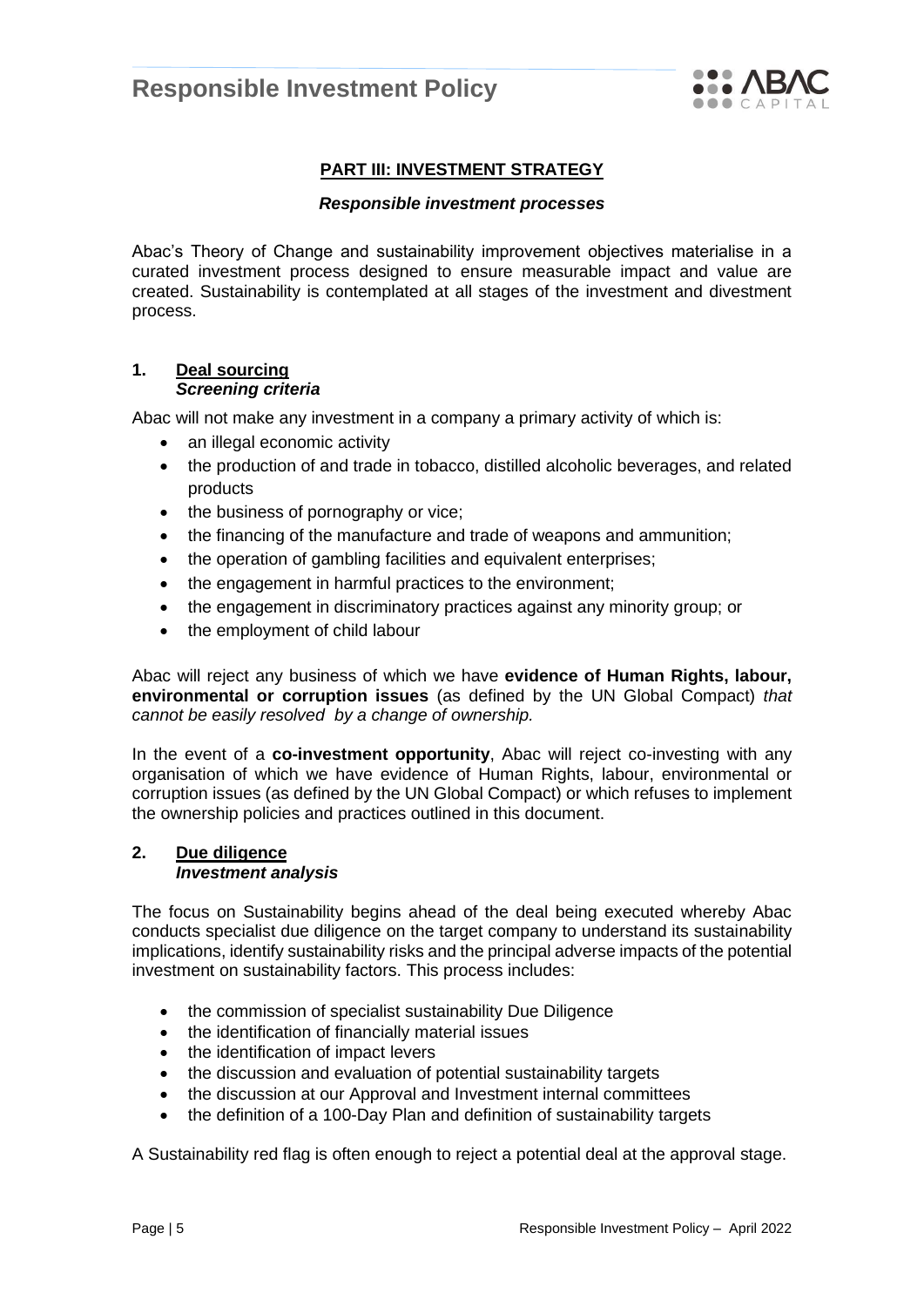

## **3. Investment period** *Active ownership and material value creation*

#### **Active ownership** *Across the portfolio*

During the investment period, Abac improves the sustainability performance of investees in four key transversal areas: Climate, good employment, diversity, and governance. To achieve this target, Abac implements key processes ensuring sustainability management is integrated by all investees. These include:

# • **Governance:**

- o **Sustainability Champion & Committee:** During the first 100 days after the investment, portfolio companies appoint a Sustainability Champion and a cross-functional Sustainability Committee who are responsible for fostering sustainability progress in each of the portfolio companies.
- o **Governance & Compliance Programme:** Abac implements a best-inclass Governance and Compliance Programme during the investment period.
- o **Co-investment criteria:** In the event of a co-investment opportunity, Abac considers the co-investor's treatment and history of ESG matters and ensures the implementation of Abac's ownership policies and practices during the investment period.
- **Monitoring and disclosure:** Abac periodically monitors ESG KPIs, policy implementation and actions to be developed throughout the investment period to ensure objectives are met and impact is generated. Monitoring includes quarterly reporting on performance and status to portfolio companies' BoD and Abac, biannual discussions at Portfolio Reviews and Risk Management Committees, biannual performance of ESG and Climate Change risk assessment, as well as the implementation of the B Impact Assessment tool at the portfolio companies.
	- o **Consideration of principal adverse impacts:** Quarterly monitoring of ESG KPIs, outlines the principal adverse impacts on sustainability factors of the underlying portfolio companies and informs the initiatives taken to address them.
	- o **ESG KPIs:** ESG KPIs monitor, among others, energy consumption and emissions, water consumption, fossil fuel consumption, packaging and waste management, supply chain ESG management, social and employee matters, and the implementation of governance policies.
	- o **Investor Reports:** Sustainability matters are periodically covered in quarterly reports, investor communications at the Annual Investors Meeting (AIM), the Supervisory Board and the Annual Sustainability Report.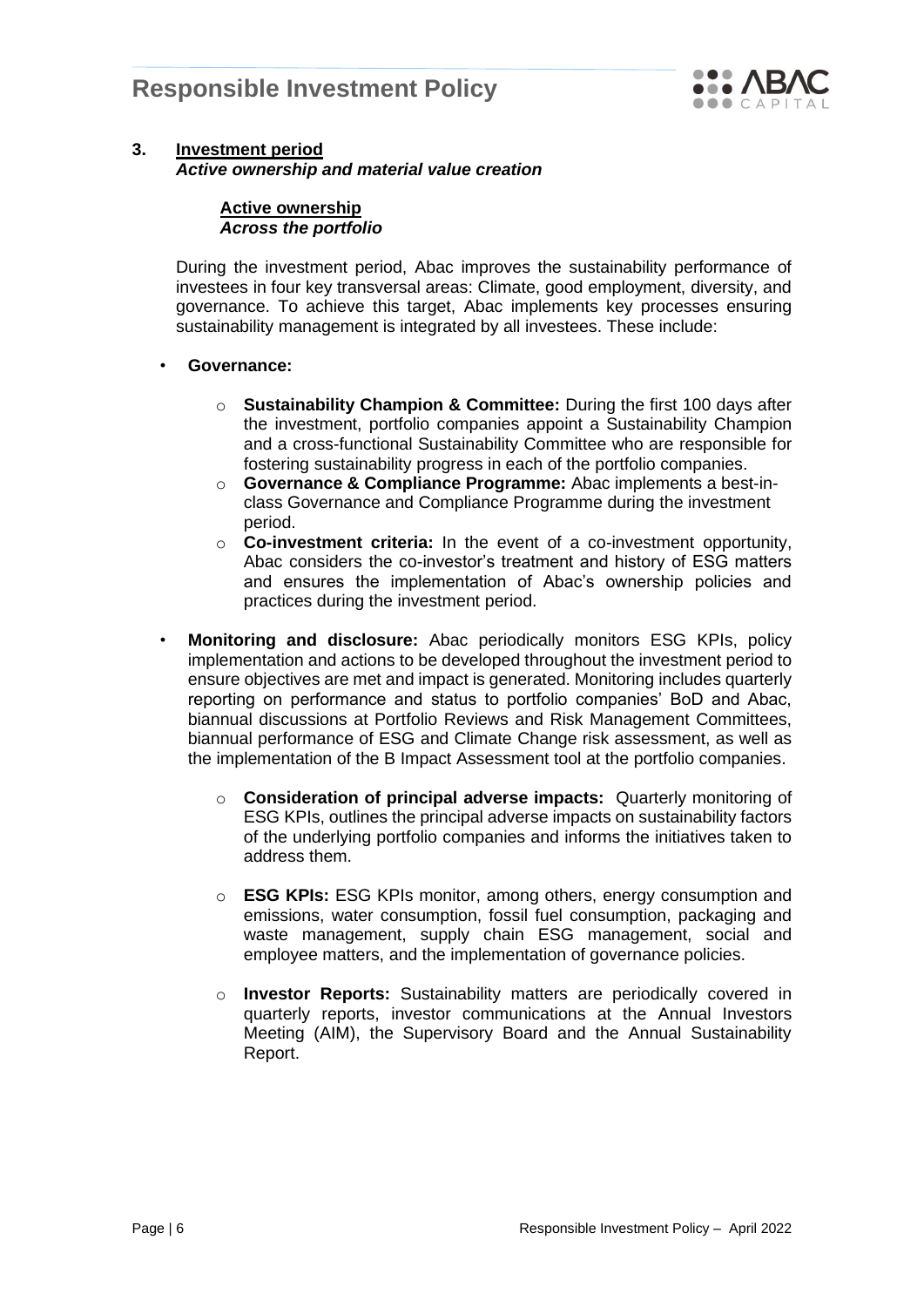

• **Alignment with the global Sustainability Agenda and standards:** Abac promotes the pursuit of climate, good employment, diversity, and governance targets, the support as Signatories of international organisations such as UN Global Compact, and the implementation of the B Impact Assessment and pursuit of B Corp Certification

## **Material value creation** *Company-specific*

Abac guides portfolio companies in their journey to manage their material externalities and to align their strategy with a purpose that positively impacts each company's stakeholders.

To achieve this, Abac works with companies to understand the materiality of their business and their potential contribution to SDGs while co-creating a Sustainability Plan for the investment period.

- o **100 Day Plan:** A 100-day plan at the beginning of the investment period includes a Sustainability section on ESG and Compliance, defining the policies, monitoring systems, and initiatives to be implemented.
- o **Purpose definition and identification of material issues:** Abac's team accompanies portfolio companies in the process of redefining its strategic purpose, as well as aligning their corporate strategy to address material issues and principal adverse impacts on sustainability factors and contribute to strategic Sustainable Development Goals (SDGs).
- o **Sustainability Plan:** Abac's team guides portfolio companies in the process of defining a Sustainability Plan to address material issues, reach transversal Fund targets, and create value through sustainability improvements during the investment period. The plan includes specific short-term and mid-term outcomes as well as initiatives to achieve targets.

# **4. Divestment period** *Accountability and abidance*

At exit, sustainability improvements help Abac capitalise the value created during the investment period. Abac prioritises the continuity of the Sustainability strategy implemented during the investment period as well as partnering with successors that will preserve the impact model of the company.

- Abac provides the potential bidders with detailed information regarding the sustainability initiatives, milestones and impact achieved during the investment period.
- Abac considers the potential bidder's treatment of Sustainability and the willingness to perpetuate the Sustainability strategy implemented during Abac's holding period.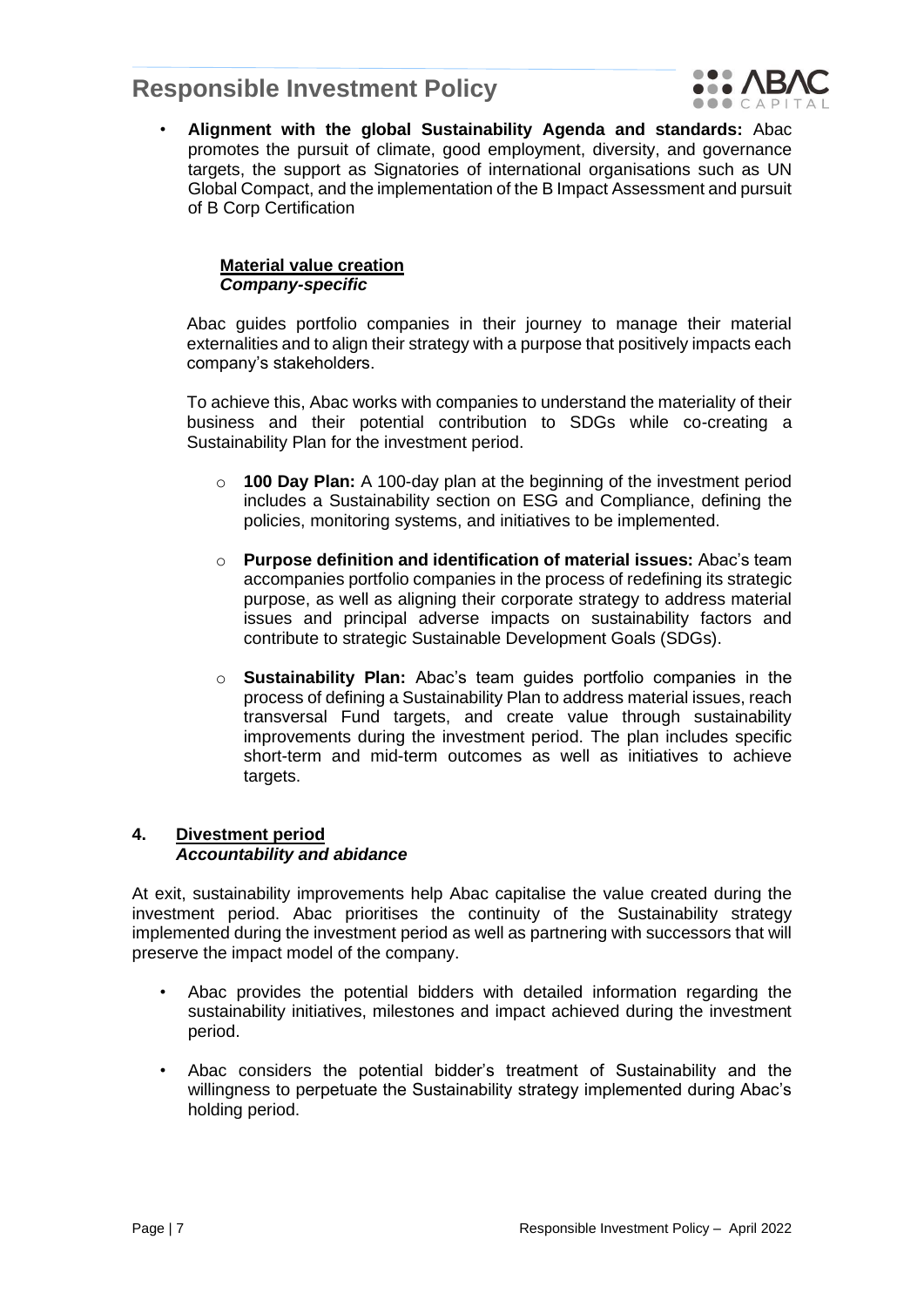

• Abac's Compliance team performs the relevant know your customer (KYC) checks in accordance with the anti-money laundering and the prevention of terrorist financing rules on potential bidders.

# **PART IV: ACTIVE OWNERSHIP AND STEWARDSHIP**

#### *Governance and reviews*

## **1. Approach to active ownership and stewardship**

Abac's investment strategy allows the firm to exercise active ownership and promote ESG progress at the underlying portfolio companies. The objective of the firm's stewardship approach is to guide the interactions between Abac and the portfolio to ensure progress is achieved and sustainable value is created.

#### • **Stewardship tools and prioritisation**

- o Abac engages with all investees to systematically implement structures and targets that ensure sustainability is recurrently addressed in decisionmaking forums: These include: i) the appointment of a Sustainability Champion at the portfolio (and a Sustainability Committee) to ensure sustainability policies are implemented; ii) quarterly reports and meetings to discuss sustainability progress with Abac's sustainability analyst; iii) quarterly updates to the companies' BoD where portfolio managers, Directors and the investment team discuss ESG progress; iv) training sessions where Abac's business operations, investment, sustainability and compliance teams engage with the portfolio companies' Sustainability Champions and third parties delivering trainings ; v) the implementation of governance structures; vi) the completion of a Compliance Programme; and vii) the processes outlined in PART III of this policy.
- $\circ$  Additionally, portfolio companies set ESG targets that are specific to each company's industry and organisational characteristics. These efforts are generally guided by the SASB standards and the B Impact Assessment, which are the main criteria used to prioritise specific actions.

## • **Approach to climate change**

o Abac actively engages with portfolio companies to align their performance with the TCFD guidelines, and the goals established in the Paris Agreement. Abac coordinates carbon footprint measurement across the portfolio, conducts a specific risk assessment, and supports companies to define an action plan and reduction targets.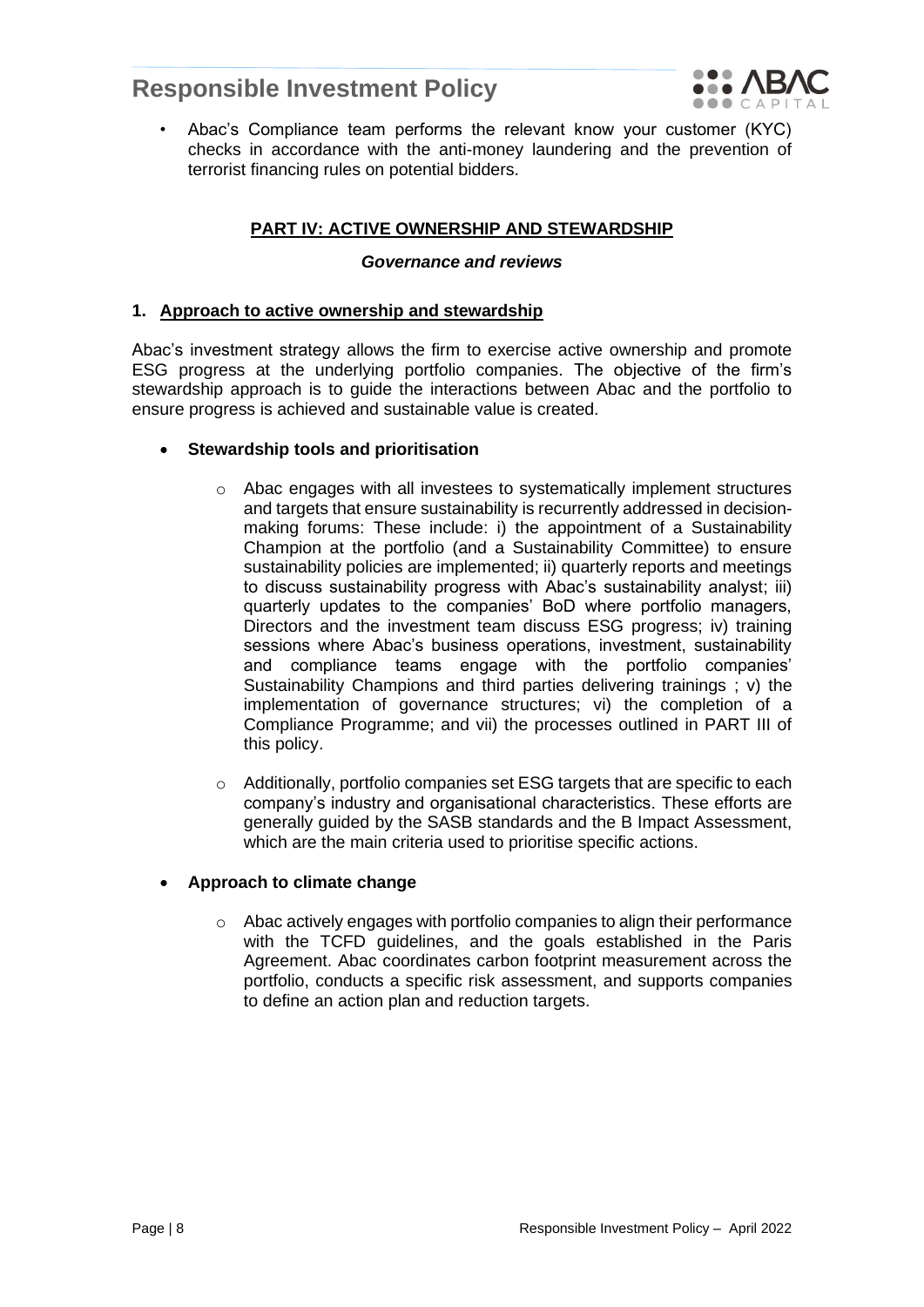

# **2. Sustainability governance structure**

A sound governance structure embeds ESG and Compliance responsibilities across Abac and portfolio companies. Such structure comprises the involvement of: (i) Abac's CEO and portfolio companies' BoDs in ESG reviews and strategy; (ii) the appointment of a Compliance Officer at Abac and all portfolio companies; (iii) the appointment of a Compliance Director at Abac; and (iv) the appointment of Sustainability Champions at Abac and all portfolio companies monitoring and executing ESG strategy.

## **3. Sustainability reviews and processes**

Abac's Sustainability strategy materialises in a series of formal reviews and processes reflecting our embedded ESG governance structure. Sustainability matters are discussed periodically at portfolio's BoD and risk committees, as well as at quarterly meetings between Abac and portfolio Sustainability Champions. Additionally, Sustainability is addressed at Abac's Portfolio Review Committees, the LP Supervisory Board, Abac's Board of Directors, Abac's Strategy Offsite and at the Annual Investors Meeting. Finally, an annual Sustainability Day summons all Sustainability Champions.

# **PART V: TRANSPARENCY AND REPORTING**

# *Disclosure*

Abac proactively shares its Sustainability endeavours with all its stakeholders:

## **1. With the general public:**

- Abac's website outlines our Sustainable Investment policy, our B Corp status, and our commitment to the UN Principles of Responsible Investment, the UN Global Compact, and the Taskforce on Climate-related Financial Disclosures (TCFD).
- Abac's website publishes the latest report submitted to and the results achieved from the UN PRI.
- Abac's website publishes the annual Sustainability Reports

## **2. With our investors:**

- The sustainability performance of portfolio companies is reported to investors on a quarterly basis. A biannual report includes the evolution of the metrics monitored during the investment period, as well as the main initiatives put forward by the portfolio.
- The annual Sustainability Report gives detailed account of Abac's Sustainability endeavours in the last year.